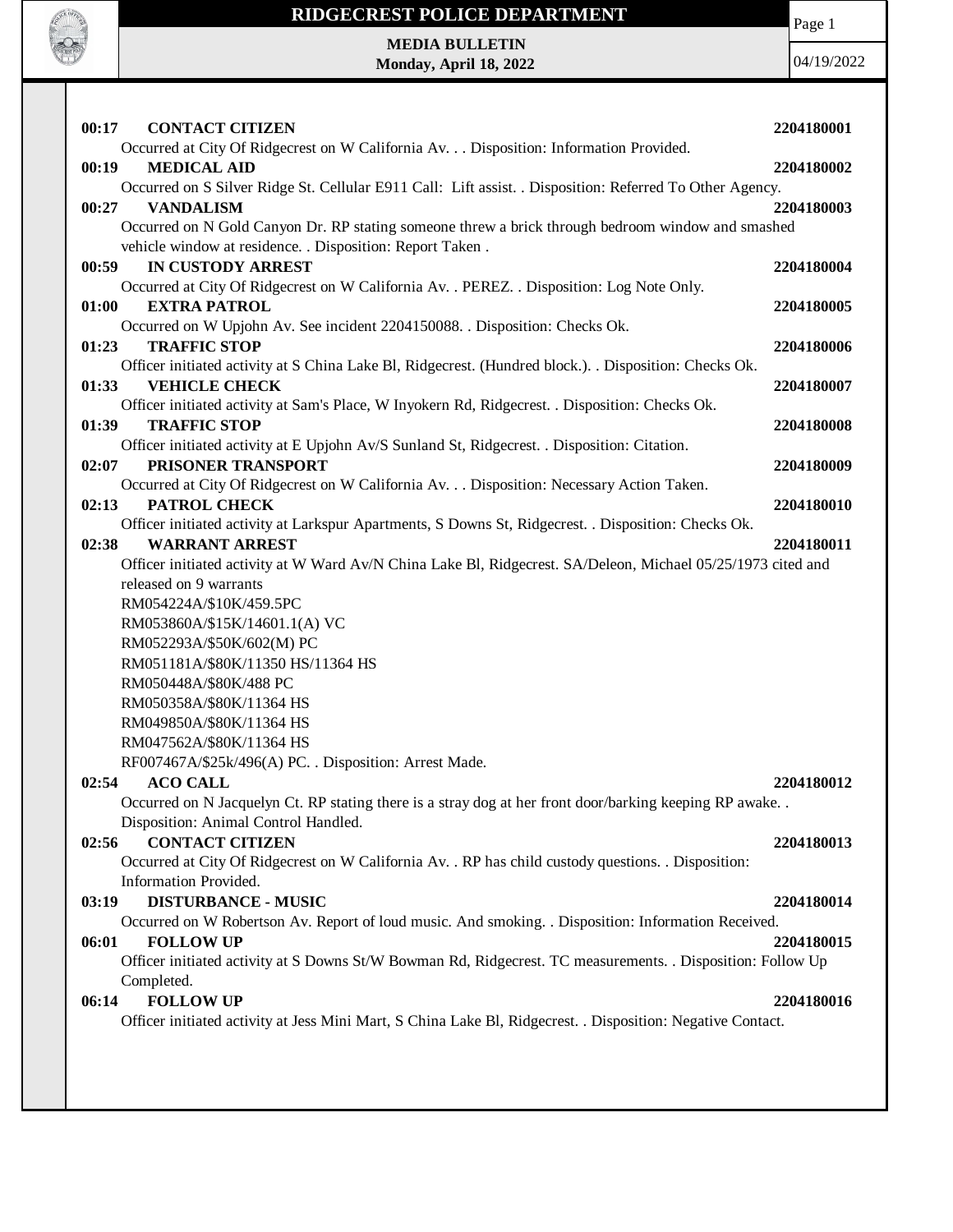

Page 2

**MEDIA BULLETIN Monday, April 18, 2022**

| <b>DOMESTIC DISTURBANCE</b><br>06:40                                                                                                        | 2204180017 |
|---------------------------------------------------------------------------------------------------------------------------------------------|------------|
| Occurred on N La Paloma St. rp states ex husband is outside banging on her door. rp states ex has her kids                                  |            |
| backpacks and one of their glasses. rp states she tried to get the property last night but was unsuccessful                                 |            |
| DVIR between Justin and Olivia Shatto/no longer married/no longer cohab/children in common/arguing over                                     |            |
| children property for school. . Disposition: Domestic Violence Documentation.                                                               |            |
| <b>CONTACT CITIZEN</b><br>07:13                                                                                                             | 2204180018 |
| Occurred at City Of Ridgecrest on W California Av. . Contact via 21. . Disposition: Negative Contact.                                       |            |
| 07:32<br><b>WELFARE CHECK</b>                                                                                                               | 2204180019 |
| Occurred on S China Lake Bl. (Hundred block.) rp states there is a hma/blk/blk hair that is holding his stomach                             |            |
| hunched over. . Disposition: Checks Ok.                                                                                                     |            |
| <b>TRAFFIC STOP</b><br>07:36                                                                                                                | 2204180020 |
| Officer initiated activity at E Drummond Av, Ridgecrest. (Hundred block.). . Disposition: Warning (Cite/Verbal).                            |            |
| 07:47<br><b>TRAFFIC DETAIL</b>                                                                                                              | 2204180021 |
| Officer initiated activity at Las Flores Elementary School, W Las Flores Av, Ridgecrest. . Disposition: Checks                              |            |
| Ok.                                                                                                                                         |            |
| 07:55<br><b>TRAFFIC STOP</b>                                                                                                                | 2204180022 |
| Officer initiated activity at E Upjohn Av, Ridgecrest. (Hundred block.). . Disposition: Citation.                                           |            |
| <b>UNDER THE INFLUENCE</b><br>08:01                                                                                                         | 2204180023 |
| Officer initiated activity at Burroughs High School, E French Av, Ridgecrest. Student UI. . Disposition:                                    |            |
| Information Provided.                                                                                                                       |            |
| 08:05<br><b>BURGLARY ALARM</b>                                                                                                              | 2204180024 |
| Occurred on S McCall St. Residental. . Disposition: False Alarm.                                                                            |            |
| 08:10<br><b>TRAFFIC STOP</b>                                                                                                                | 2204180025 |
| Officer initiated activity at S Norma St, Ridgecrest. (Hundred block.). Disposition: Warning (Cite/Verbal).<br>08:14<br><b>TRAFFIC STOP</b> | 2204180026 |
| Officer initiated activity at S Norma St, Ridgecrest. (Hundred block.). . Disposition: Citation.                                            |            |
| <b>CONTACT CITIZEN</b><br>08:22                                                                                                             | 2204180027 |
| Officer initiated activity at Burroughs High School, E French Av, Ridgecrest. . Disposition: Information                                    |            |
| Received.                                                                                                                                   |            |
| 08:29<br><b>FALSE EVIDENCE/USE PLACARDS OR PLATES</b>                                                                                       | 2204180028 |
| Officer initiated activity at W Upjohn Av, Ridgecrest. (Hundred block.) SA/Becker, Desiree 02/08/90 chg/VC                                  |            |
| 4462.5                                                                                                                                      |            |
| LASO wrt XNOMA06739101/\$15k/VC 10851(A)                                                                                                    |            |
| cited/rel'd. . Disposition: Arrest Made.                                                                                                    |            |
| VIOLATION OF COURT ORDER-DOM VIOL<br>08:38                                                                                                  | 2204180029 |
| Occurred on N Kern St. RP in the lobby to file report-getting text messages. Disposition: Information                                       |            |
| Provided.                                                                                                                                   |            |
| <b>FOLLOW UP</b><br>09:20                                                                                                                   | 2204180030 |
| Officer initiated activity at Pearson's Towing, W Inyokern Rd, Kern County. . Disposition: Follow Up                                        |            |
| Completed.                                                                                                                                  |            |
| 09:56<br>DOMESTIC DISTURBANCE                                                                                                               | 2204180031 |
| Occurred on S Ranger St. Female is slamming doors and yelling at everyone- requesting an Officer. .                                         |            |
| Disposition: Checks Ok.                                                                                                                     |            |
| <b>EDUCATION CODE VIOLATION</b><br>09:57                                                                                                    | 2204180032 |
| Officer initiated activity at James Monroe Middle School, W Church Av, Ridgecrest. Juv arrested EDC 32210. .                                |            |
| Disposition: Arrest Made.                                                                                                                   |            |
| <b>FOUND PROPERTY</b><br>10:20                                                                                                              | 2204180033 |
| Occurred on W Church Av. . Disposition: Report Taken.                                                                                       |            |
|                                                                                                                                             |            |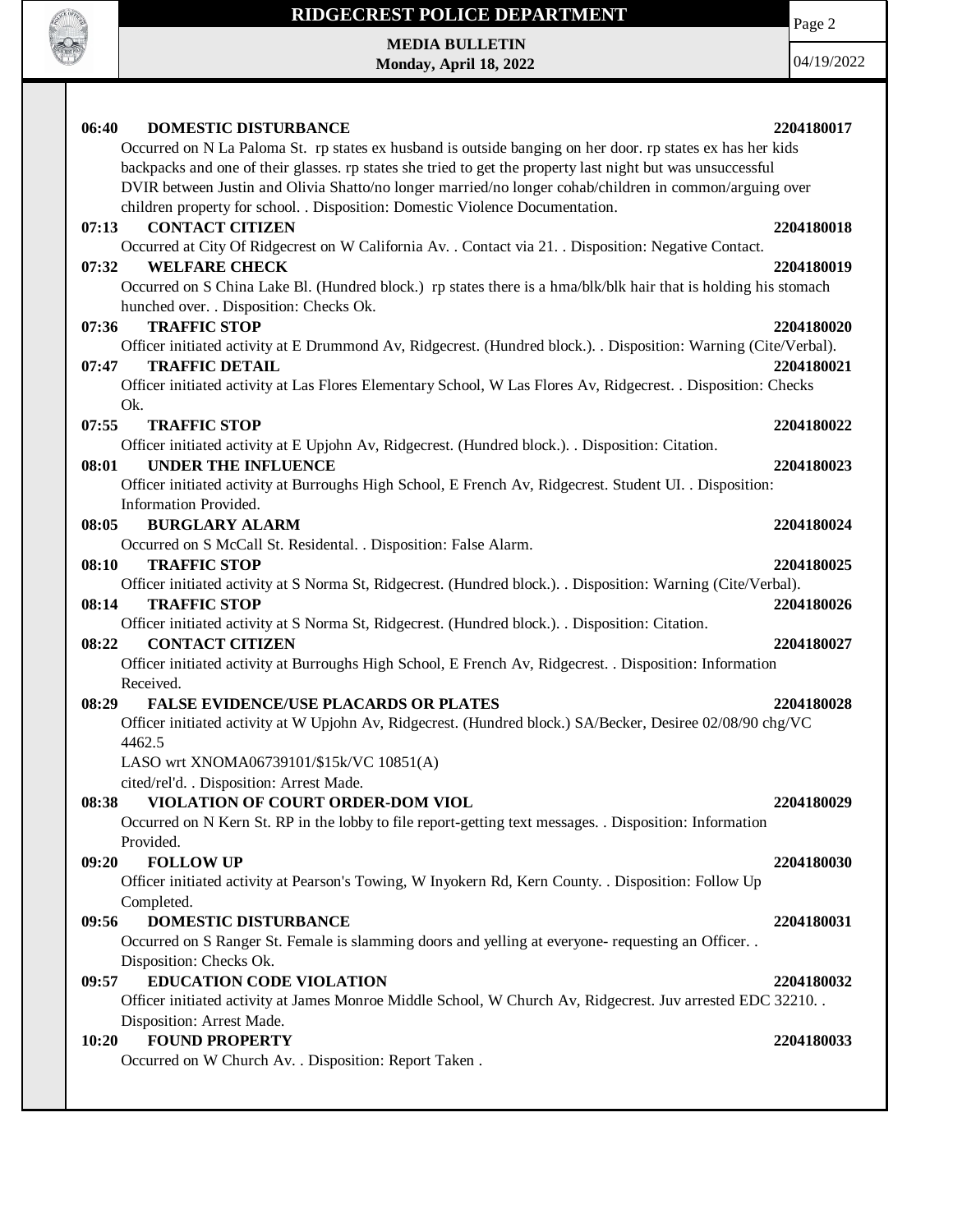

Page 3

**MEDIA BULLETIN Monday, April 18, 2022**

| 10:26<br><b>RUNAWAY/OUT OF CONTROL JUVENILE</b>                                                                     | 2204180034 |
|---------------------------------------------------------------------------------------------------------------------|------------|
| Officer initiated activity at James Monroe Middle School, W Church Av, Ridgecrest. Student refusing to get          |            |
| out of veh. . Disposition: Necessary Action Taken.                                                                  |            |
| <b>GRAND THEFT</b><br>10:32                                                                                         | 2204180035 |
| Occurred on W French Av. Rp had tools stolen out of a vehicle. . Disposition: Report Taken.                         |            |
| RUNAWAY/OUT OF CONTROL JUVENILE<br>11:03                                                                            | 2204180036 |
| Officer initiated activity at Pierce Elementary School, N Gold Canyon Dr, Ridgecrest. Student will not get out of   |            |
| the closet. . Disposition: Report Taken.                                                                            |            |
| <b>HARASSMENT</b><br>11:07                                                                                          | 2204180037 |
| Occurred at City Of Ridgecrest on W California Av. . RP requesting contact -issues with a neighbor. .               |            |
| Disposition: Information Received.                                                                                  |            |
| <b>CIVIL PROBLEM</b><br>11:37                                                                                       | 2204180038 |
| Occurred on W Victoria Ct. Contact RP via 21. . Disposition: Civil Problem.                                         |            |
| 11:48<br><b>MEDICAL AID</b><br>Occurred on N Sahara Dr. ambulance request. . Disposition: Referred To Other Agency. | 2204180039 |
| 11:51<br><b>LAND TRESPASS</b>                                                                                       | 2204180040 |
| Occurred at Sands Mobile Home Park on W Ridgecrest Bl. . RP requesting contact via 21 regarding what he             |            |
| can do about tresspassers. . Disposition: Information Provided.                                                     |            |
| <b>CONTACT CITIZEN</b><br>12:05                                                                                     | 2204180041 |
| Occurred at City Of Ridgecrest on W California Av. Disposition: Information Received.                               |            |
| 12:21<br><b>TRAFFIC STOP</b>                                                                                        | 2204180042 |
| Officer initiated activity at E Drummond Av, Ridgecrest. (Hundred block.). . Disposition: Warning (Cite/Verbal).    |            |
| 12:27<br><b>TRAFFIC STOP</b>                                                                                        | 2204180043 |
| Officer initiated activity at Burroughs High School, E French Av, Ridgecrest. . Disposition: Warning                |            |
| (Cite/Verbal).                                                                                                      |            |
| <b>TRAFFIC STOP</b><br>12:35                                                                                        | 2204180044 |
| Officer initiated activity at E French Av/E Drummond Av, Ridgecrest. . Disposition: Warning (Cite/Verbal).          |            |
| <b>CONTACT CITIZEN</b><br>12:49                                                                                     | 2204180045 |
| Occurred at Jack In The Box #3314 on S China Lake Bl. . RP STATES THAT HE AND HIS DAUGHTER WERE                     |            |
| IN JACK IN THE BOX AND SHE WAS HAVING A HARD TIME WHILE THERE . VIA 21. Disposition:                                |            |
| Information Received.                                                                                               |            |
| <b>KEEP THE PEACE</b><br>12:53                                                                                      | 2204180046 |
| Occurred on N Krista Ct. Rp requesting a KTP to retrieve property. . Disposition: Information Provided.             |            |
| <b>CONTACT CITIZEN</b><br>12:59                                                                                     | 2204180047 |
| Occurred at City Of Ridgecrest on W California Av. . Rp in lobby would like to file an incident report for          |            |
| disposing prescriptions. . Disposition: Information Provided.<br>PROPERTY DAMAGE ONLY TC<br>13:06                   | 2204180048 |
| Occurred at W Las Flores Av/N China Lake Bl. Rp would like an officer at location. Tc non injury. . Disposition:    |            |
| Report Taken.                                                                                                       |            |
| <b>APS REFERRAL</b><br>13:11                                                                                        | 2204180049 |
| Occurred on W Coral Av                                                                                              |            |
| <b>WELFARE CHECK</b><br>13:12                                                                                       | 2204180050 |
| Occurred on W Church Av. Rp states they believe that their friend is hurting themselves. . Disposition: Checks      |            |
| Ok.                                                                                                                 |            |
| <b>HAZARDOUS CONDITION</b><br>13:19                                                                                 | 2204180051 |
| Occurred on S Ranger St. Pole seems like it's about to fall on a house. . Disposition: Referred To Other Agency.    |            |
| 13:42<br>POSITIVE CITIZEN CONTACT                                                                                   | 2204180052 |
| Officer initiated activity at Burroughs High School, E French Av, Ridgecrest. Passing period. . Disposition:        |            |
| Necessary Action Taken.                                                                                             |            |
|                                                                                                                     |            |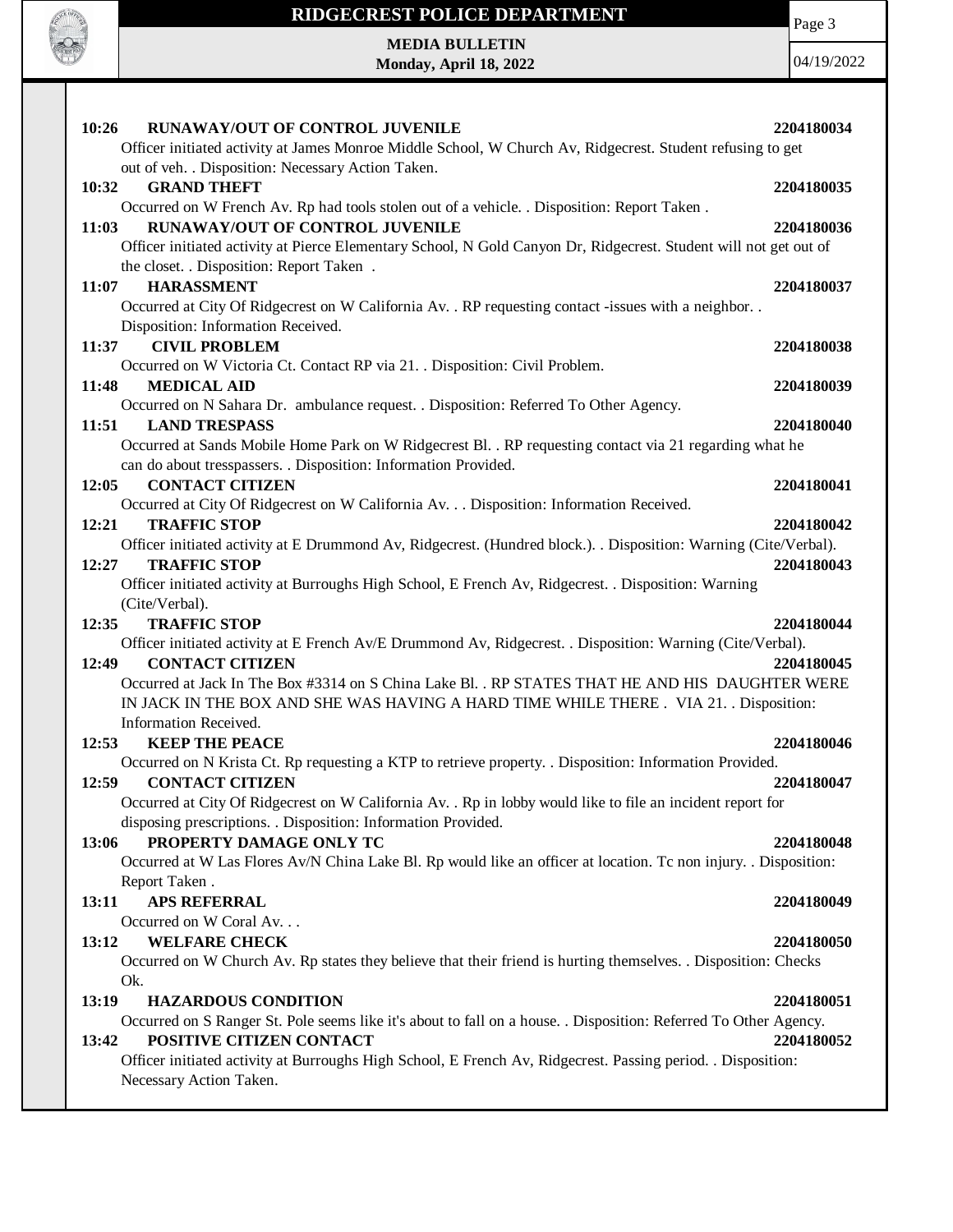

**MEDIA BULLETIN Monday, April 18, 2022** Page 4 04/19/2022

| 14:08<br><b>MEDICAL AID</b><br>2204180053                                                                                |  |
|--------------------------------------------------------------------------------------------------------------------------|--|
| Occurred at Santiago Ridgecrest Estates on W Ward Av. . ambulance request. . Disposition: Referred To Other              |  |
| Agency.                                                                                                                  |  |
| 14:10<br><b>LAND TRESPASS</b><br>2204180054<br>Occurred on N Oasis Dr. Rp states the tenants are living in the backyard. |  |
|                                                                                                                          |  |
| SA/Wright, Maurice 02/22/82                                                                                              |  |
| RM054682A/\$500/HS 11377(A)                                                                                              |  |
| MM087181A/\$500/HS 11364                                                                                                 |  |
| MM096562A/\$500/HS 11364; HS 11377(A)                                                                                    |  |
| Wright cited/rel'd. . Disposition: Arrest Made.                                                                          |  |
| <b>FOUND PROPERTY</b><br>14:12<br>2204180055                                                                             |  |
| Occurred at Olvera's Restaurant on W Ridgecrest Bl. . Service Class: BUSN rp states customer ordered food                |  |
| around 11 and said that she would be back but has not been back and her purse and jacket are still there.                |  |
| Disposition: Report Taken.                                                                                               |  |
| <b>TRAFFIC STOP</b><br>14:16<br>2204180056                                                                               |  |
| Officer initiated activity at E Drummond Av, Ridgecrest. (Hundred block.). . Disposition: Warning (Cite/Verbal).         |  |
| 14:21<br><b>TRAFFIC STOP</b><br>2204180057                                                                               |  |
| Officer initiated activity at E Drummond Av, Ridgecrest. (Hundred block.). . Disposition: Warning (Cite/Verbal).         |  |
| <b>HAZARDOUS CONDITION</b><br>14:26<br>2204180058                                                                        |  |
| Occurred at N Norma St/W Las Flores Av. Road hazard: bricks scattered through the intersection. .                        |  |
| Disposition: Checks Ok.                                                                                                  |  |
| PEDESTRIAN CHECK<br>14:36<br>2204180059                                                                                  |  |
| Officer initiated activity at E Ridgecrest Bl, Ridgecrest. (Hundred block.). . Disposition: Necessary Action             |  |
| Taken.                                                                                                                   |  |
| 14:38<br><b>TRAFFIC STOP</b><br>2204180060                                                                               |  |
| Officer initiated activity at E Drummond Av, Ridgecrest. (Hundred block.). . Disposition: Warning (Cite/Verbal).         |  |
| <b>WELFARE CHECK</b><br>14:41<br>2204180061                                                                              |  |
| Occurred on S Silver Ridge St. not answering her phone. . Disposition: Negative Contact.                                 |  |
| <b>STOLEN VEHICLE REPORT</b><br>14:41<br>2204180062                                                                      |  |
| Occurred on W Robertson Av. Rp would like to file theft that took place behind the rp's property                         |  |
| 14:52<br><b>AREA CHECK</b><br>2204180063                                                                                 |  |
| Occurred at Walmart Supercenter on E Bowman Rd. . Rp states there are homeless living in the ditch across                |  |
| from Walmart. There is a hole cut in the fence. . Disposition: Warning (Cite/Verbal).                                    |  |
| 15:14<br><b>TICKET SIGN OFF</b><br>2204180064                                                                            |  |
| Occurred at City Of Ridgecrest on W California Av. . RP in the lobby -fee paid. . Disposition: Necessary Action          |  |
| Taken.                                                                                                                   |  |
| 15:15<br><b>MEDICAL AID</b><br>2204180065                                                                                |  |
| Occurred at China Lake Trailer Park on W Moyer Av. . ambulance request. . Disposition: Assisted.                         |  |
| <b>VEHICLE RELEASE</b><br>15:31<br>2204180066                                                                            |  |
| Occurred at City Of Ridgecrest on W California Av. . 22-1266. . Disposition: Necessary Action Taken.                     |  |
| 15:51<br><b>MEDICAL AID</b><br>2204180067                                                                                |  |
| Occurred at High Desert Haven on S College Heights Bl. . ambuance request. . Disposition: Referred To Other              |  |
| Agency.                                                                                                                  |  |
| 15:52<br><b>VEHICLE RELEASE</b><br>2204180068                                                                            |  |
| Occurred at City Of Ridgecrest on W California Av. . In lobby 22-1262. . Disposition: Necessary Action Taken.            |  |
| 16:06<br><b>FOLLOW UP</b><br>2204180069                                                                                  |  |
| Officer initiated activity at W Panamint Av, Ridgecrest. . Disposition: Follow Up Completed.                             |  |
| 16:10<br><b>MEDICAL AID</b><br>2204180070                                                                                |  |
| Occurred on W Coral Av. . Disposition: Referred To Other Agency.                                                         |  |
|                                                                                                                          |  |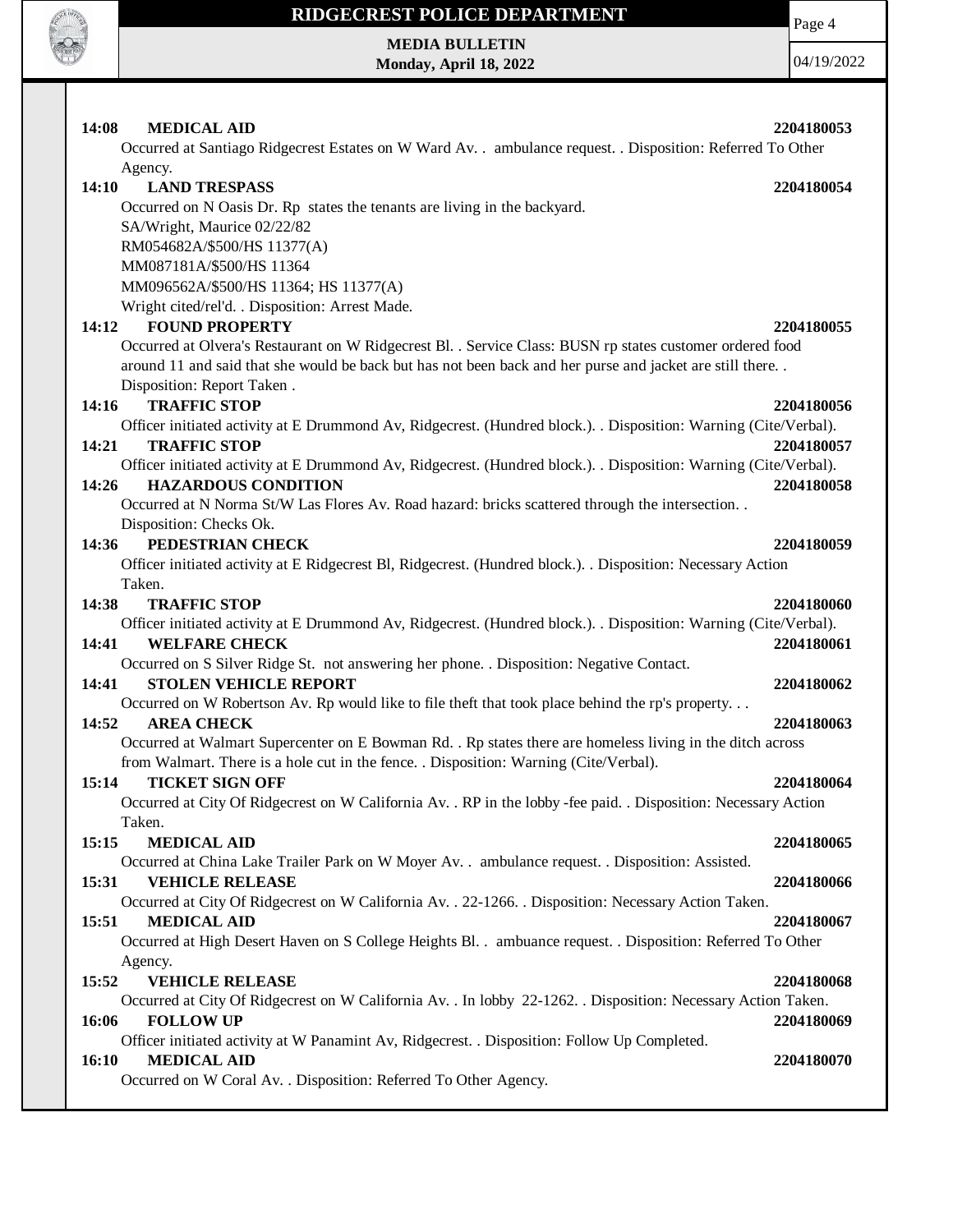

Page 5

#### **MEDIA BULLETIN Monday, April 18, 2022**

| <b>ACO CALL</b><br>17:04                                                                                                                                                                                                                                       | 2204180071               |
|----------------------------------------------------------------------------------------------------------------------------------------------------------------------------------------------------------------------------------------------------------------|--------------------------|
| Occurred at W Argus Av/N Traci Ln. in the desert area. . Disposition: Animal Control Handled.<br><b>INFORMATION RECEIVED</b><br>17:34                                                                                                                          | 2204180072               |
| Occurred on W Moyer Av. Misc info. . Disposition: Information Received.<br><b>JUVENILE PROBLEM</b><br>17:37<br>Occurred at Denny's on N China Lake Bl. . Rp states there are juvs skateboarding in the parking lot and he                                      | 2204180073               |
| does not like it. . Disposition: Gone Prior to Arrival.<br><b>MEDICAL AID</b><br>17:42<br>Occurred on S Lenore St. ambulance request. . Disposition: Referred To Other Agency.                                                                                 | 2204180074               |
| 18:16<br><b>MEDICAL AID</b><br>Occurred at High Desert Haven on S College Heights Bl. . Cellular E911 Call: EMS request. . Disposition:                                                                                                                        | 2204180075               |
| Referred To Other Agency.<br><b>KEEP THE PEACE</b><br>18:19                                                                                                                                                                                                    | 2204180076               |
| Occurred on W Reeves Av. RP has RO questions<br>Male half requesting KTP ]. . Disposition: Information Provided.                                                                                                                                               |                          |
| 18:54<br><b>WELFARE CHECK</b><br>Occurred at W Bowman Rd/S Norma St. RP requesting welcheck on transient living in tent in the Bowman<br>ditch/E side of Norma/Yellow and black tent. . Disposition: Checks Ok.                                                | 2204180077               |
| HIT AND RUN - NON INJURY<br>18:58<br>Occurred at Del Taco #179 on N Norma St. . RP stating someone hit his car in parking lot /sus large green<br>pickup truck possible plate 8722581/occupied by numerous teens/LS NB Norma. . Disposition: Information       | 2204180078               |
| Provided.<br><b>SUSPICIOUS PERSON</b><br>19:06<br>Occurred at Pierce Elementary School on N Gold Canyon Dr. . RP stating there is an HBD WFA bleached<br>hair/tan tank top/red bra/currently on school lawn/taking photos with Ipad. . Disposition: Checks Ok. | 2204180079               |
| 19:10<br><b>WELFARE CHECK</b><br>Occurred at City Of Ridgecrest on W California Av. . Cellular E911 Call: RP requesting welcheck in Wasco. .<br>Disposition: Referred To Other Agency.                                                                         | 2204180080               |
| <b>DISTURBANCE - NEIGHBORS</b><br>19:14<br>Occurred on E Ridgecrest Bl. Cellular E911 Call: RP stating pregnant female threatened her /RP can hear the                                                                                                         | 2204180081               |
| female and male arguing right now. . Disposition: Necessary Action Taken.<br>19:34<br>911 WIRELESS CALL<br>Occurred at City Of Ridgecrest on W California Av. . Cellular E911 Call: Female stating accidental dial                                             | 2204180082               |
| Service Class: W911. . Disposition: Log Note Only.<br>911 WIRELESS CALL<br>19:45<br>Occurred at City Of Ridgecrest on W California Av. . Cellular E911 Call: Female stating accidental dial                                                                    | 2204180083               |
| Service Class: WPH2. . Disposition: Log Note Only.<br>19:48<br><b>TRAFFIC STOP</b><br>Officer initiated activity at W Inyokern Rd/N Norma St, Ridgecrest. . Disposition: Warning (Cite/Verbal).                                                                | 2204180084               |
| 19:50<br><b>EVALUATION</b><br>Occurred at Ridgecrest Regional Hospital on N China Lake Bl. . FEMALE IN ER. . Disposition: Necessary<br>Action Taken.                                                                                                           | 2204180085               |
| <b>KEEP THE PEACE</b><br>19:51<br>Occurred on W Reeves Av. CALL BOTH PARTIES. . Disposition: Peace Kept.                                                                                                                                                       | 2204180086               |
| <b>DECEASED PERSON</b><br>20:08<br>Occurred on N Scott St. RP on business line. . Disposition: Report Taken.<br><b>ACO CALL</b><br>20:34                                                                                                                       | 2204180087<br>2204180088 |
| Occurred on W St George Av. RP stating there is a loose aggressive pit in are/attacked her cat earlier<br>Disposition: Animal Control Handled.                                                                                                                 |                          |